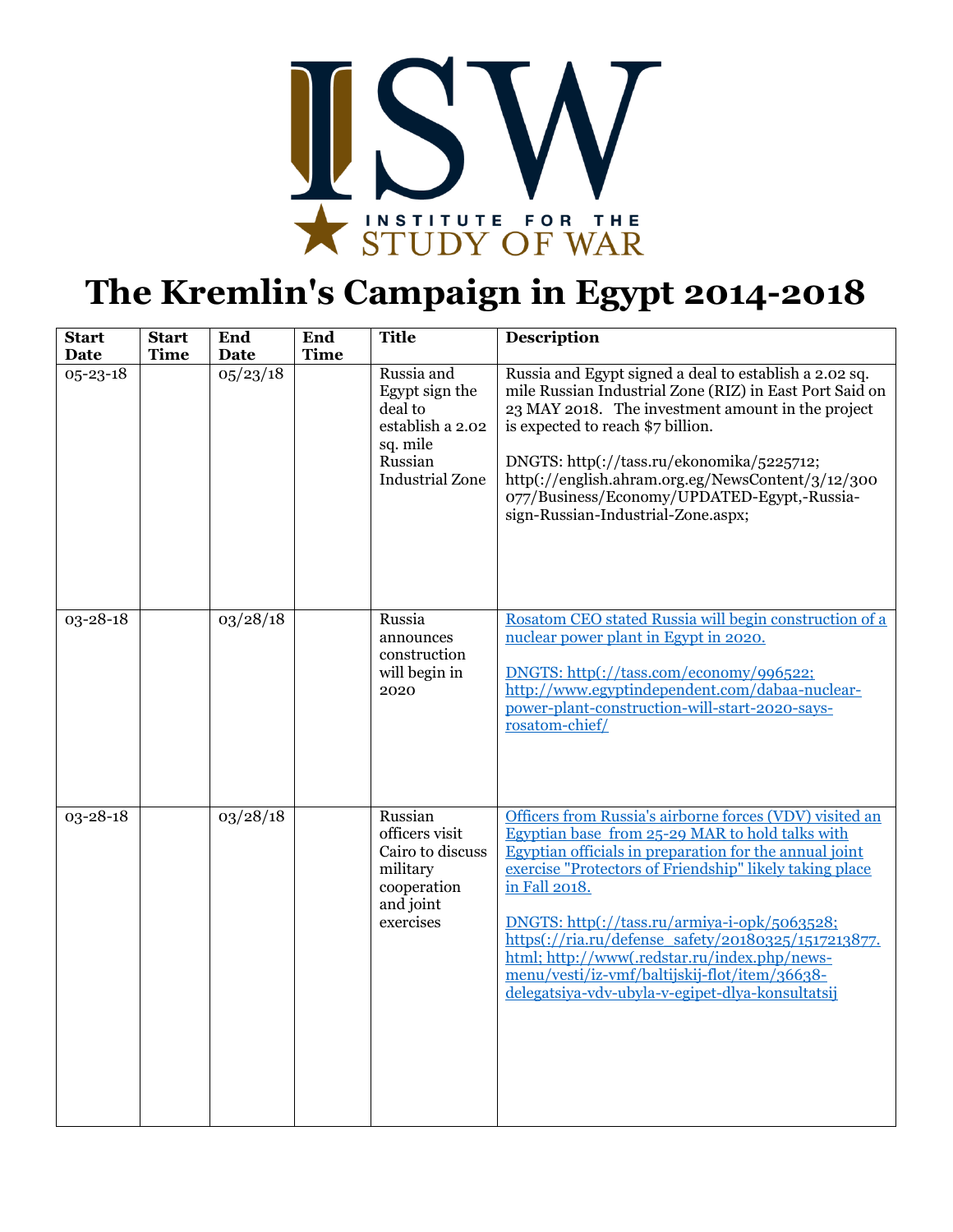| 03-07-18       |                   | 03/07/18                              |                                   | Russian<br>security will be<br>permanently<br>placed in the<br>Cairo Airport   | EgyptAir and AeroFlot signed an agreement on 07<br>MAR to allow Sheremetyevo Security, the company<br>that provides security to the Moscow airport, to place<br>permanent staff in Cairo ahead of a planned restart of<br>flights between Moscow and Cairo in Summer 2018.<br>https://ria.ru/tourism/20180306/1515886251.html                                                                                                                                                                                                                                                                                                                                                                                                                                |
|----------------|-------------------|---------------------------------------|-----------------------------------|--------------------------------------------------------------------------------|--------------------------------------------------------------------------------------------------------------------------------------------------------------------------------------------------------------------------------------------------------------------------------------------------------------------------------------------------------------------------------------------------------------------------------------------------------------------------------------------------------------------------------------------------------------------------------------------------------------------------------------------------------------------------------------------------------------------------------------------------------------|
| 03-07-18       |                   | 03/07/18                              |                                   | The Egyptian<br>Cabinet<br>approves the<br>project                             | The Egyptian Cabinet approves the construction of the<br>Russian Industrial Zone in East Port Said. Russia will<br>reportedly invest \$7 billion into the project. It is<br>expected to generate 35,000 jobs. Russian companies<br>will be charged less taxes in the industrial zone.<br>Negotiations over this project have been ongoing since<br>2014. Fifteen Russian companies confirmed their<br>interest in this project in APR 2017. DNGTS:<br>http://english.ahram.org.eg/NewsContent/3/12/29235<br>8/Business/Economy/Egypt-Cabinet-approves-<br>agreement-to-establish--bln.aspx;<br>https://regnum.ru/news/2388393.html;<br>http://www.cabinet.gov.eg/arabic/MediaCenter/Cabin<br>etNews/Pages/the-Council-of-Ministers'-Meeting-No.-<br>112.aspx |
| $12 - 15 - 17$ |                   | 12/15/17                              |                                   | Russia<br>promises to<br>resume the<br>flights                                 | Russian Transport Minister Maxim Sokolov announced<br>that flights between Russia and Egypt would resume on<br>01 FEB, 2017.<br>DNGTS: http(://tass.com/economy/981456                                                                                                                                                                                                                                                                                                                                                                                                                                                                                                                                                                                       |
| $12 - 11 - 17$ | $12 - 11 -$<br>17 | Putin<br>and Sisi<br>meet in<br>Cairo | increased military<br>cooperation | <b>Both leaders discuss</b><br>resumption of flights and                       | Cairo, Egypt                                                                                                                                                                                                                                                                                                                                                                                                                                                                                                                                                                                                                                                                                                                                                 |
| 12-09-17       |                   | 12/09/17                              |                                   | Putin and Sisi<br>sign agreement<br>to construct the<br>nuclear power<br>plant | President of Russia Vladimir Putin traveled to Cairo to<br>hold a meeting with President of Egypt Abdel Fattah el-<br>Sisi, during which they discussed increasing bilateral<br>cooperation and the resumption of air services between<br>Russia and Egypt. Russian and Egyptian officials also<br>signed an agreement for the joint construction of the<br>Dabaa nuclear power plant in Egypt.<br>DNGTS: http(://tass.com/economy/980267,<br>http(://tass.com/politics/980192                                                                                                                                                                                                                                                                               |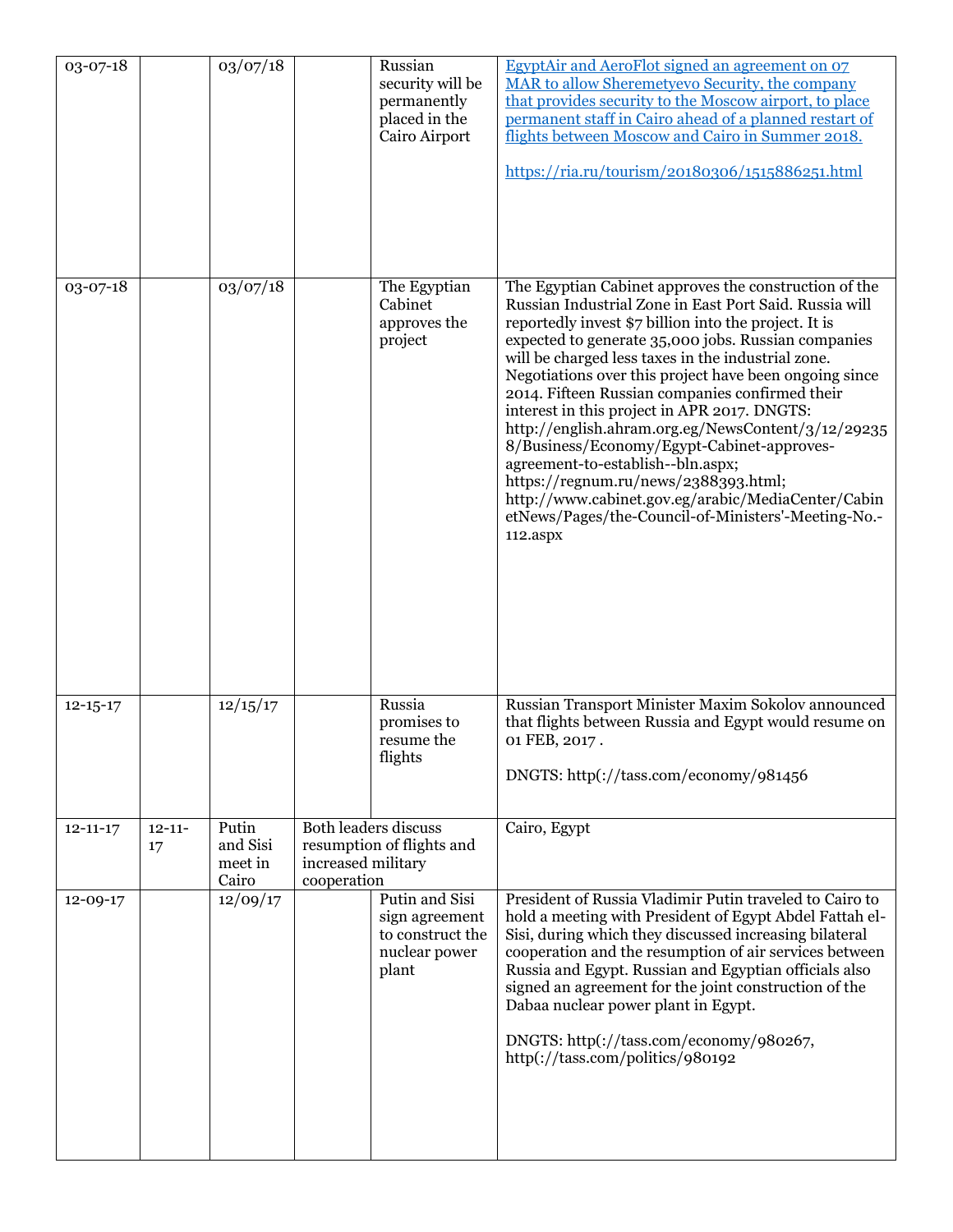| $12 - 09 - 17$ | 12/09/17 | Putin talks<br>about flight<br>resumption<br>with Sisi                                               | President of Russia Vladimir Putin traveled to Cairo to<br>hold a meeting with President of Egypt Abdel Fattah el-<br>Sisi, during which they discussed increasing bilateral<br>cooperation and the resumption of air<br>services between Russia and Egypt. DNGTS:<br>http(://tass.com/economy/980267',<br>'http://tass.com/politics/980192                                                                   |
|----------------|----------|------------------------------------------------------------------------------------------------------|---------------------------------------------------------------------------------------------------------------------------------------------------------------------------------------------------------------------------------------------------------------------------------------------------------------------------------------------------------------------------------------------------------------|
| $11 - 30 - 17$ | 11/30/17 | Russian PM<br>Medvedev signs<br>draft<br>agreement<br>allowing Russia<br>to use Egyptian<br>airspace | Russia and Egypt are working on a draft agreement to<br>allow the Russian Air Force to use Egyptian bases and<br>airspace as Russia expands its military influence in<br>Africa and the Middle East.<br>https://www.reuters.com/article/us-russia-egypt-<br>military-airspace-planes/russian-military-working-on-<br>deal-to-use-egyptian-air-bases-document-<br>idUSKBN1DU11D                                |
| $11 - 29 - 17$ | 11/29/17 | 4th Russian-<br>Egyptian<br>commission<br>meeting                                                    | Defense Minister of Russia Sergei Shoigu arrived in<br>Egypt to attend the 4th meeting of the joint Russian-<br>Egyptian commission for military and technical<br>cooperation<br>DNGTS:<br>http(:)//eng.mil.ru/en/news_page/country/more.htm<br>?id=12152784@egNews;<br>http(:)//english.ahram.org.eg/NewsContent/1/64/282<br>470/Egypt/Politics-/Egypt-defence-minister-Sobhy,-<br>Russian-counterpart-.aspx |
| $10-09-17$     | 10/09/17 | Russia invests<br>in Zohr gas<br>field                                                               | Rosneft purchased a 30 percent stake in the gas field<br>from Italian oil company ENI in October 2017.<br>https://www.albawaba.com/business/russian-oil-<br>company-rosneft-buys-30-percent-stake-egypts-zohr-<br>gas-field-1032494                                                                                                                                                                           |
| $10 - 03 - 17$ | 10/03/17 | <b>Egypt states</b><br>progress has<br>been made in<br><b>RIZ</b><br>negotiations                    | <b>DNGTS:</b><br>https://ria.ru/economy/20171003/1506122665.html                                                                                                                                                                                                                                                                                                                                              |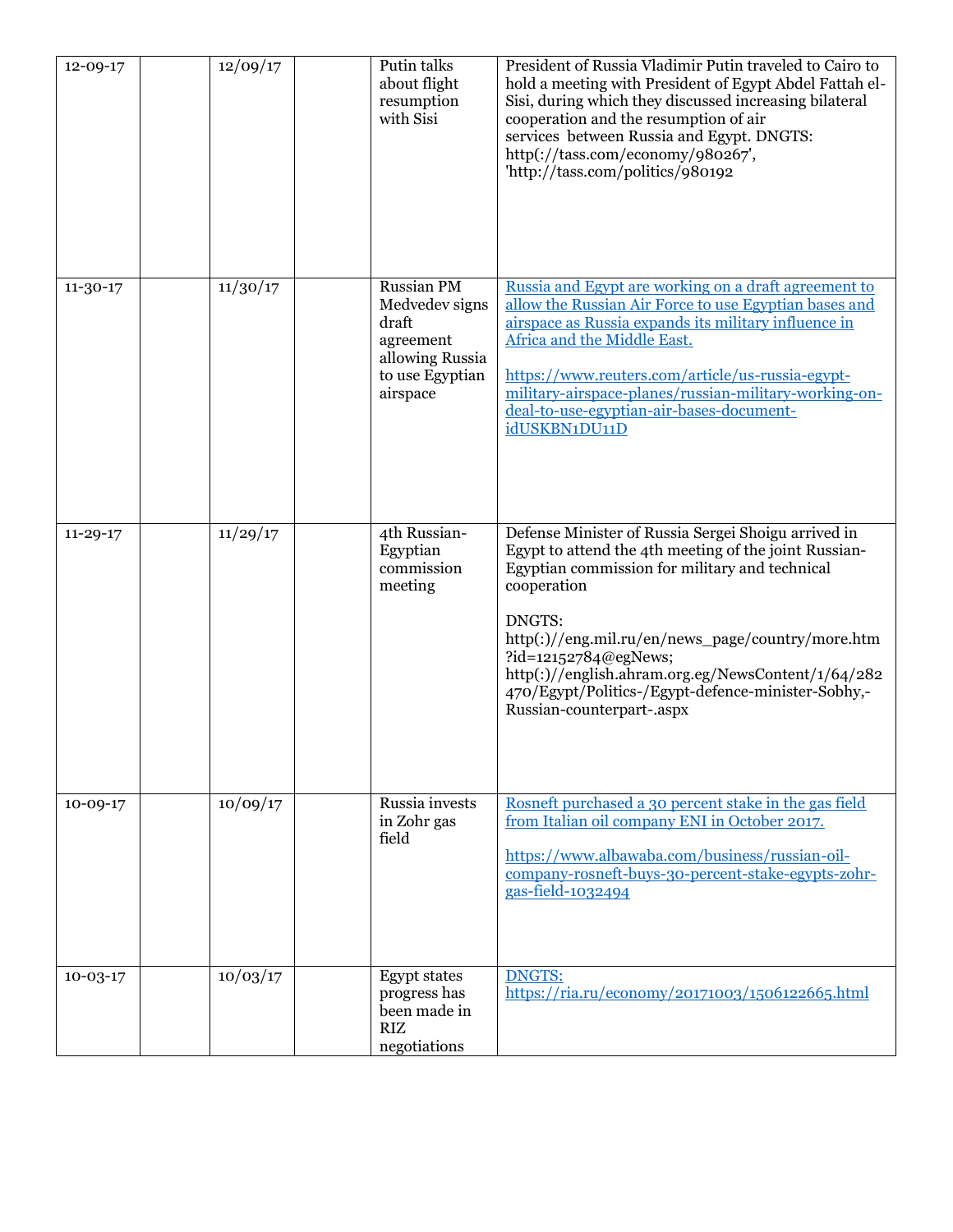| 09-09-17         |                      | 09/25/17                                                                                            |                                                       | Protectors of<br>Friendship 2:<br>combined<br>paratroopers<br>military drills | Egyptian and Russian paratroopers took part in the<br>"Protectors of Friendship 2" joint military drills, which<br>took place in the Russian city of Novorossiysk and<br>came within the framework of a joint military exercises<br>plan between the armed forces of both countries.<br>DNGTS:<br>http(://english.ahram.org.eg/NewsContent/1/64/2776<br>83/Egypt/Politics-/Egyptian,-Russian-paratroopers-<br>conclude-Protectors.aspx;<br>http(://www.israeldefense.co.il/en/node/31239 |
|------------------|----------------------|-----------------------------------------------------------------------------------------------------|-------------------------------------------------------|-------------------------------------------------------------------------------|------------------------------------------------------------------------------------------------------------------------------------------------------------------------------------------------------------------------------------------------------------------------------------------------------------------------------------------------------------------------------------------------------------------------------------------------------------------------------------------|
| 09-04-17         | $09 - 04 -$<br>17    | Putin<br>and Sisi<br>talk at<br>the<br><b>BRICS</b><br>conferen<br>ce                               | Putin and Sisi talk at the<br><b>BRICS</b> conference |                                                                               | Xiamen, China                                                                                                                                                                                                                                                                                                                                                                                                                                                                            |
| ######<br>###### | #####<br>#####<br>## | Egypt is<br>consideri<br>ng a Free<br>Trade<br>Agreeme<br>nt with<br>Eurasian<br>Economi<br>c Union |                                                       |                                                                               | Egyptian Foreign Minister Sameh Shoukry confirms Egypt is considering signing a<br>Free Trade Agreement with the Eurasian Economic Union (Note: as of 08 APR Egypt<br>has not done so; http://tass.com/economy/962295;<br>http://www.egyptindependent.com/egypt-exports-russia-35-2017-minister/                                                                                                                                                                                         |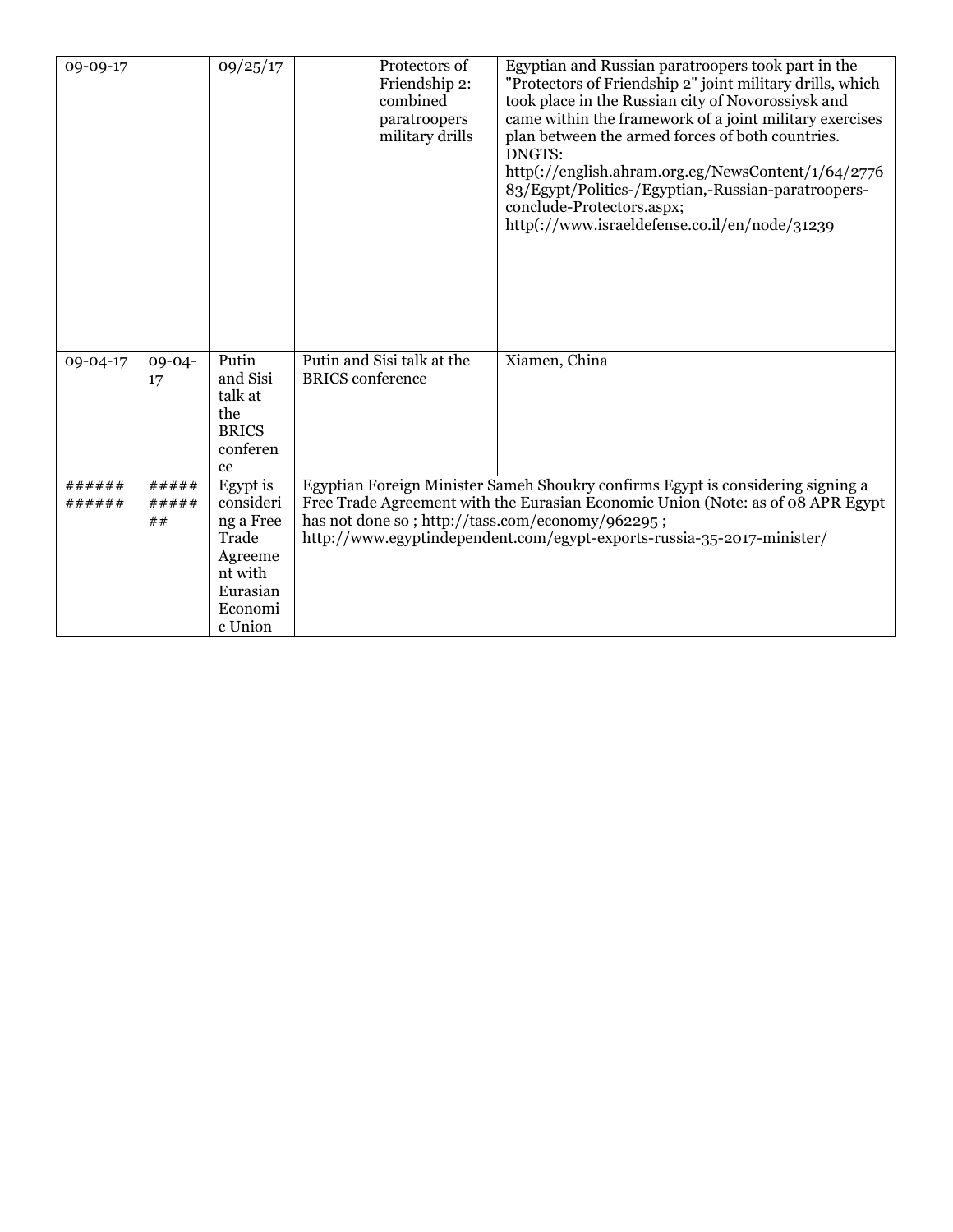| 08-03-17       |              | $\frac{1}{08}/03/17$ | Russia and<br>Cairo cooperate<br>on Syria<br>ceasefire deal           | The Russian Ministry of Defense (MoD) announced the<br>start of a ceasefire between pro-regime and opposition<br>forces in Northern Homs and Southern Hama<br>Provinces brokered by Russia and Egypt in Cairo.<br>DNGTS:<br>https://www.enabbaladi.net/archives/164626',<br>'https://www.enabbaladi.net/archives/164709,<br>https://www.enabbaladi.net/archives/164957,<br>https://apnews.com/acb7110722384a92b2b61397ca95<br>392e/Truce-goes-into-effect-in-another-Syria-'safe-<br>zone, https://www.reuters.com/article/us-mideast-<br>crisis-syria-russia-idUSKBN1AJ0S6,<br>http://www.shaam.org/news/syria-<br>news/%D8%A8%D8%B9%D8%AF-<br>%D8%B6%D8%BA%D8%B7-<br>%D8%B1%D9%88%D8%B3%D9%8A-<br>%D9%88%D9%82%D8%B5%D9%81-<br>%D8%B9%D9%86%D9%8A%D9%81-<br>%D9%88%D8%B2%D8%A7%D8%B1%D8%A9-<br>%D8%A7%D9%84%D8%AF%D9%81%D8%A7%D8%B<br>$9-$<br>%D8%A7%D9%84%D8%B1%D9%88%D8%B3%D9%8<br>A%D8%A9-%D8%AA%D9%85-<br>%D8%A7%D9%84%D8%A7%D8%AA%D9%81%D8%A<br>7%D9%82-%D8%B9%D9%84%D9%89-<br>%D8%AC%D8%B9%D9%84-<br>%D8%B4%D9%85%D8%A7%D9%84-<br>%D8%AD%D9%85%D8%B5-<br>%D9%85%D9%86%D8%B7%D9%82%D8%A9-<br>%D9%85%D8%AE%D9%81%D8%B6%D8%A9-<br>%D8%A7%D9%84%D8%B9%D9%86%D9%81.html',<br>'https://www.enabbaladi.net/archives/165020,<br>https://www.zamanalwsl.net/news/80631.html',<br>'http://www.syriahr.com/en/?p=3D71155,<br>https://www.facebook.com/photo.php?fbid=3D191255<br>5752403756&set=3Da.1610989025893765.1073741829<br>.100009480486898&type=3D3&theater,<br>'https://www.facebook.com/mod.mil.rus/videos/1964 |
|----------------|--------------|----------------------|-----------------------------------------------------------------------|-------------------------------------------------------------------------------------------------------------------------------------------------------------------------------------------------------------------------------------------------------------------------------------------------------------------------------------------------------------------------------------------------------------------------------------------------------------------------------------------------------------------------------------------------------------------------------------------------------------------------------------------------------------------------------------------------------------------------------------------------------------------------------------------------------------------------------------------------------------------------------------------------------------------------------------------------------------------------------------------------------------------------------------------------------------------------------------------------------------------------------------------------------------------------------------------------------------------------------------------------------------------------------------------------------------------------------------------------------------------------------------------------------------------------------------------------------------------------------------------------------------------------|
| $04 - 18 - 17$ |              | 04/18/17             | Russia offers to<br>sell equipment<br>for Mistral<br>ships            | 954737080606/<br>A Russian delegation is travelling to Egypt to negotiate<br>the sale of communication and control equipment for<br>Egypt's two Mistral warships.<br>DNGTS: http(://tass.com/defense/941825                                                                                                                                                                                                                                                                                                                                                                                                                                                                                                                                                                                                                                                                                                                                                                                                                                                                                                                                                                                                                                                                                                                                                                                                                                                                                                             |
| 03-24-17       |              | 03/24/17             | Russia expects<br>the agreement<br>to be concluded<br>in June of 2017 | Russian Deputy Minister of Industry Gleb Nikitin<br>stated that Russia expects the agreement with Egypt on<br>the establishment of a Russian industrial zone in<br>Egypt's territory will be concluded during the St.<br>Petersburg International Economic Forum (SPIEF) in<br>early JUN 2017.<br>DNGTS: http(://tass.com/economy/937405                                                                                                                                                                                                                                                                                                                                                                                                                                                                                                                                                                                                                                                                                                                                                                                                                                                                                                                                                                                                                                                                                                                                                                                |
| 03-01-17       | 03-01-<br>17 | Sisi<br>meets        |                                                                       | Egyptian President Abdel Fattah al-Sisi met with Deputy Prime Minister of Russia<br>Dmitry Rogozin, Deputy Foreign Minister Mikhail Bogdanov, Deputy Minister of                                                                                                                                                                                                                                                                                                                                                                                                                                                                                                                                                                                                                                                                                                                                                                                                                                                                                                                                                                                                                                                                                                                                                                                                                                                                                                                                                        |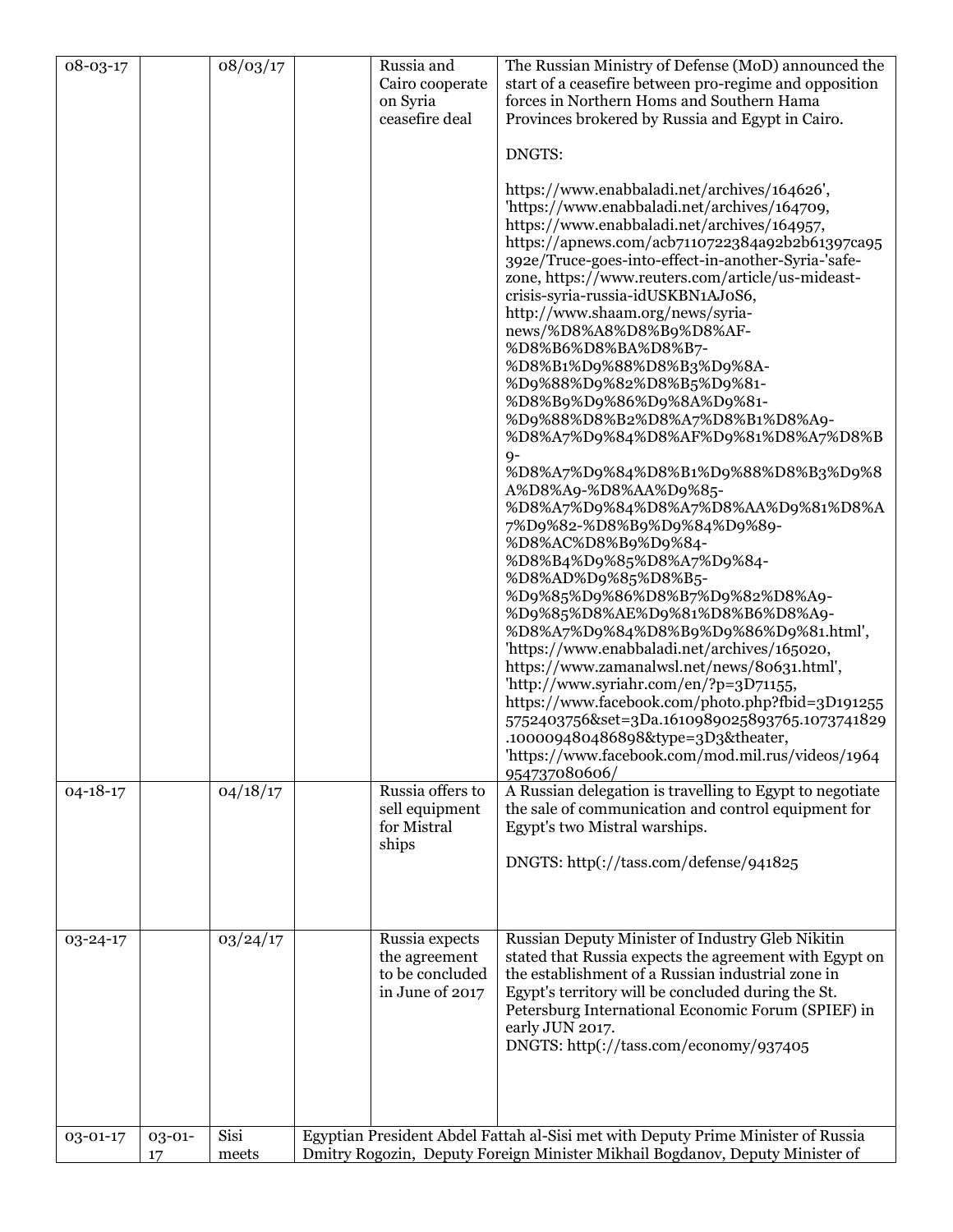|                | with<br>Rogozin,<br>Bogdano | Industry Gleb Nikitin, and the Director of the Federal Service for Military-Technical<br>Cooperation. |                                                          |                                                                                                                                                                                                                                                                                                                                                                                                                                                                                                                                                                                                                                                              |
|----------------|-----------------------------|-------------------------------------------------------------------------------------------------------|----------------------------------------------------------|--------------------------------------------------------------------------------------------------------------------------------------------------------------------------------------------------------------------------------------------------------------------------------------------------------------------------------------------------------------------------------------------------------------------------------------------------------------------------------------------------------------------------------------------------------------------------------------------------------------------------------------------------------------|
|                | V                           |                                                                                                       |                                                          |                                                                                                                                                                                                                                                                                                                                                                                                                                                                                                                                                                                                                                                              |
| $02 - 27 - 17$ | 02/27/17                    |                                                                                                       | Russia<br>promises to<br>resume flights                  | Russian Transport Minister Maxim Sokolov said that<br>Russia will sign an agreement with Cairo on the<br>resumption of Russian to Egypt in March.                                                                                                                                                                                                                                                                                                                                                                                                                                                                                                            |
| $02 - 25 - 17$ | 02/25/17                    |                                                                                                       | Russia and<br>Egypt continue<br>to finalize<br>agreement | <b>Egyptian Electricity and Energy official Mohamed</b><br>Shaker announced that two of the four contracts<br>dealing with the Dabaa nuclear power plant have been<br>finalized, and the two others should be reviewed over<br>the next few weeks. The contracts are reportedly<br>expected to be signed in March. [Hassanein Analyst<br>Note: It is likely that Russia is delaying the resumption<br>of flights to Egypt until the contract for the nuclear<br>power plant has been signed.]<br>http://www.almalnews.com/Pages/StoryDetails.aspx?I<br>$D=3D323897$                                                                                          |
| $01 - 29 - 17$ | 01/29/17                    |                                                                                                       | Russia<br>promises to<br>resume flights                  | <b>Russian Deputy Prime Minister Arkady Dvorkovich</b><br>said the decision to resume flights between Egypt and<br>Russia will be made soon.<br>http://english.ahram.org.eg/NewsContent/1/64/25707<br>o/Egypt/Politics-/Possible-resumption-of-<br>EgyptRussia-flights-could-s.aspx                                                                                                                                                                                                                                                                                                                                                                          |
| $9-Jan-17$     | 01/09/17                    |                                                                                                       | <b>Egypt</b> receives<br>Ka-52 attack<br>helicopters     | Egypt received the first batch of Ka-52 attack<br>helicopters in 2017, out of an order for 46. They have<br>also received AT-9 and AT-16 anti-tank missiles for its<br>Ka-52s.<br>DNGTS: http://www(.egyptindependent.com/egypt-<br>receives-first-delivery-russian-ka-52-helicopters/;<br>http://www.defenceweb.co.za/index.php?option=com<br>_content&view=article&id=48988:russia-completes-<br>training-of-first-batch-of-egyptian-ka-52-<br>crew&catid=124:military-helicopters&Itemid=282;<br>http://aviationweek.com/awindefense/egypt-receives-<br>first-ka-52k-helicopters;<br>http://www.egyptindependent.com/attack-helicopters-<br>egypt-russia/ |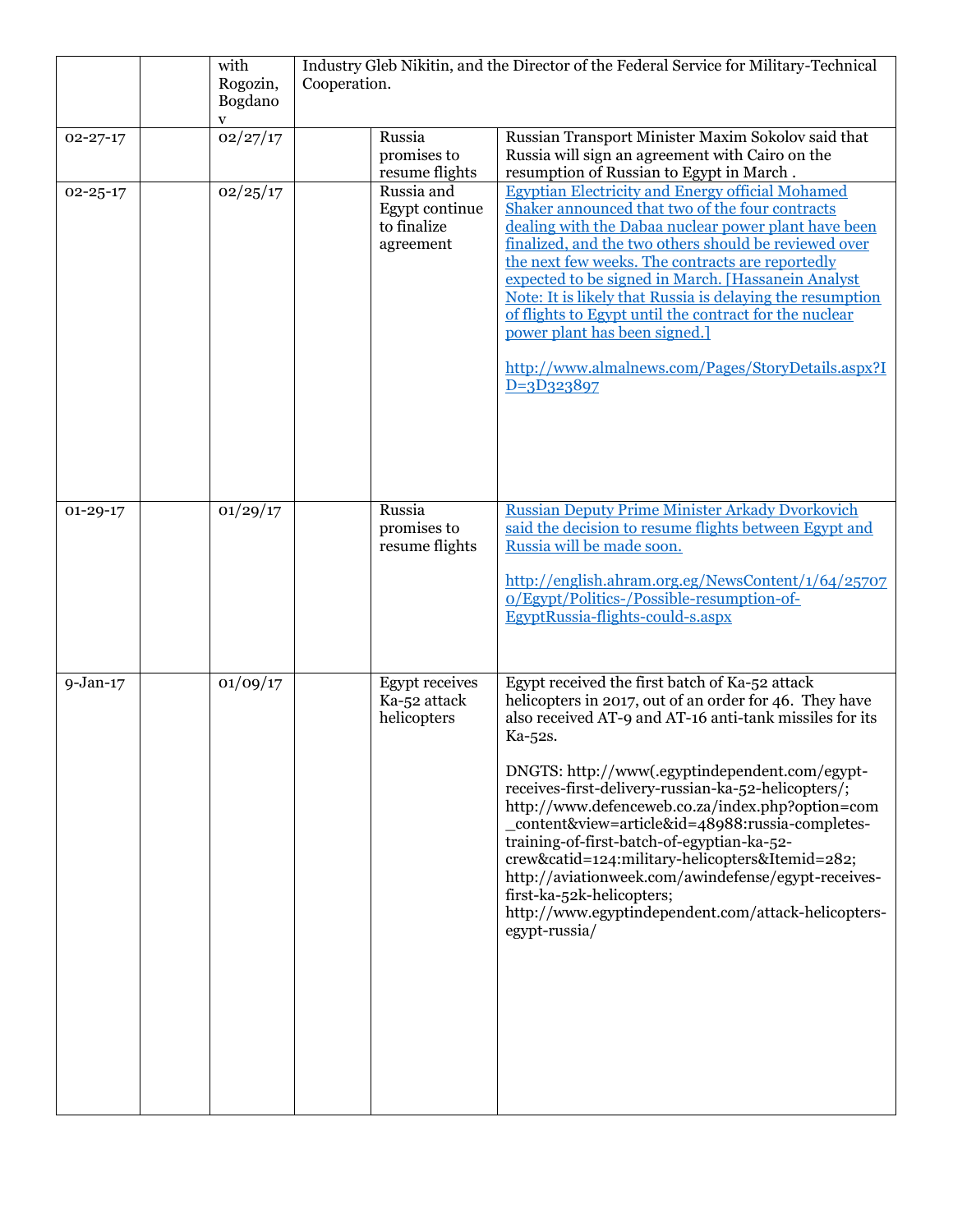| $6$ -Jan-17    | 01/06/17 | <b>Egypt</b> receives<br>Antey-2500 air<br>defense missile<br>system from<br>Russia | Russia sold Egypt an Antey-2500 air defense missile<br>system, an export version of the S-300 SAM, in 2014.<br>Egypt has received the first batch of missiles in June<br>2017.<br><b>DNGTS:</b><br>http(://www.israeldefense.co.il/en/node/29920;<br>http://defence-blog.com/news/egypt-receives-first-<br>antey-2500-long-range-air-defense-missile-system-<br>from-russia.html                                 |
|----------------|----------|-------------------------------------------------------------------------------------|------------------------------------------------------------------------------------------------------------------------------------------------------------------------------------------------------------------------------------------------------------------------------------------------------------------------------------------------------------------------------------------------------------------|
| $01 - 04 - 17$ | 01/04/17 | <b>Egypt</b> receives<br>$MIG-29M/M2$<br>fighters from<br>Russia                    | Egypt ordered 50 MIG-29M/M2 fighters in December<br>2015. Egypt received the first batch in 2017.<br>http://www.defenseworld.net/news/19141/Egypt_Rec<br>eives_First_Batch_Of_MiG_29M2_Fighters_From_R<br>ussia:<br>http://www.defenceweb.co.za/index.php?option=com<br>_content&view=article&id=43029:russian-confirms-<br>egypt-as-north-african-buyer-of-50-mig-<br>29s&catid=35:Aerospace&Itemid=107         |
| $12 - 29 - 16$ | 12/29/16 | Russia<br>promises to<br>resume flights                                             | The Egyptian presidency released a statement stating<br>that Russian President Vladimir Putin called Egyptian<br>President Abdel Fattah al-Sisi. President Putin<br>reportedly told President Sisi that Russia will resume<br>its flights to Egypt soon.<br><b>DNGTS:</b><br>http://english.ahram.org.eg/NewsContent/1/64/2540<br>84/Egypt/Politics-/Russian-flights-to-Egypt-will-<br>resume-soon-Putin-to.aspx |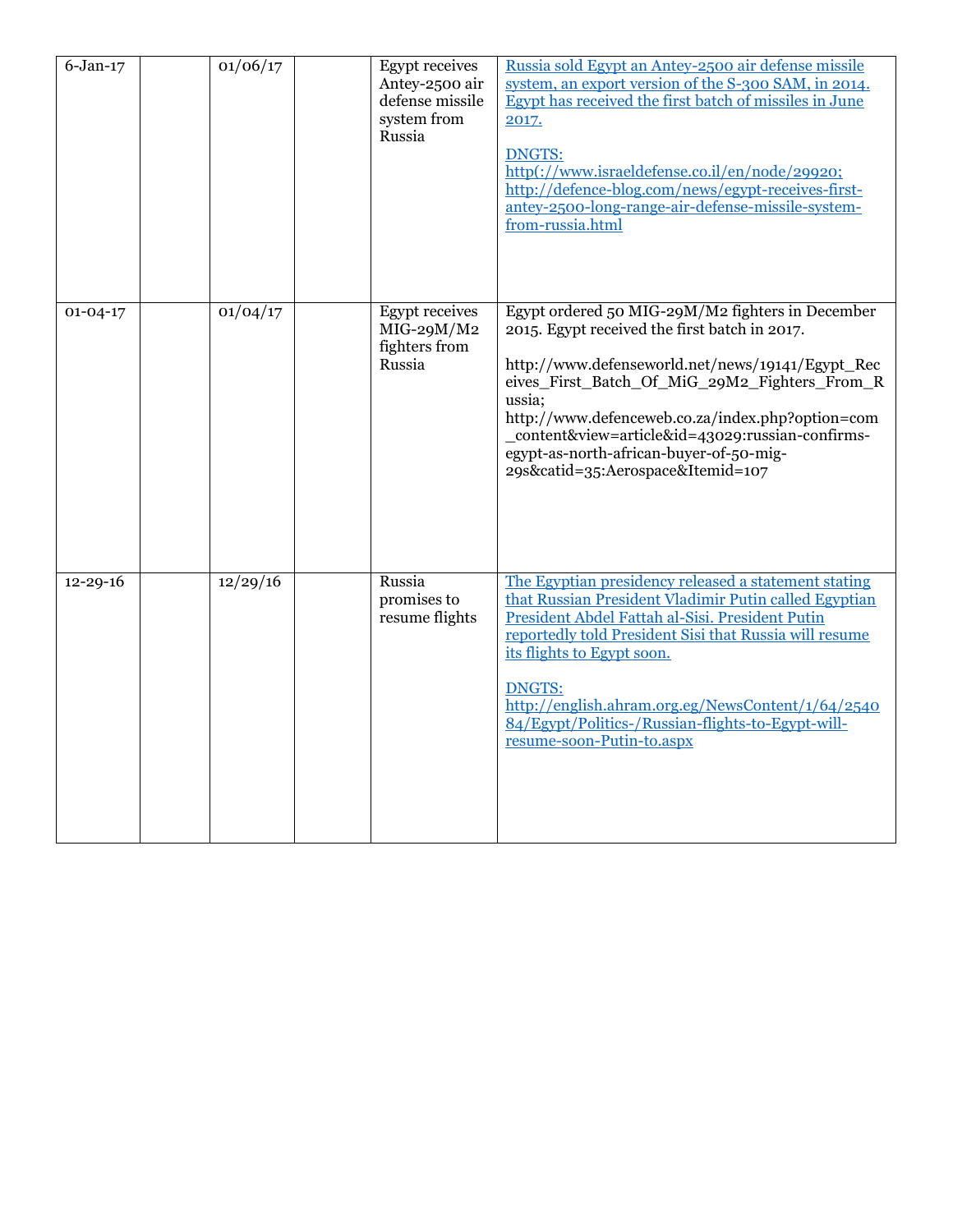| $12 - 01 - 16$ | 12/01/16 | Russian<br>President's<br>envoy to the<br>Middle East<br>Mikhail<br>Bogdanov met<br>with the<br>Egyptian<br>Ambassador to<br>Russia<br>Mohammed<br>Badri. | Both sides discussed the humanitarian situation in<br>Syria, situation in Yemen and Libya, and bilateral<br>relations between Russia and Egypt.<br><b>DNGTS:</b><br>http://www.youm7.com/story/2016/12/1/%D9%85%D<br>8%A8%D8%B9%D9%88%D8%AB-<br>%D8%A8%D9%88%D8%AA%D9%8A%D9%86-<br>%D9%88%D8%A7%D9%84%D8%B3%D9%81%D9%8<br>A%D8%B1-<br>%D8%A7%D9%84%D9%85%D8%B5%D8%B1%D9%8<br>9-%D9%81%D9%89-<br>%D9%85%D9%88%D8%B3%D9%83%D9%88-<br>%D9%8A%D9%86%D8%A7%D9%82%D8%B4%D8%A<br>7%D9%86-<br><u>%D8%AA%D8%B7%D9%88%D9%8A%D8%B1-</u><br>%D8%A7%D9%84%D8%B9%D9%84%D8%A7%D9%8<br>2%D8%A7%D8%AA-<br>%D8%A7%D9%84%D8%AB%D9%86%D8%A7%D8%A<br>6%D9%8A%D8%A9/2992183 |
|----------------|----------|-----------------------------------------------------------------------------------------------------------------------------------------------------------|-------------------------------------------------------------------------------------------------------------------------------------------------------------------------------------------------------------------------------------------------------------------------------------------------------------------------------------------------------------------------------------------------------------------------------------------------------------------------------------------------------------------------------------------------------------------------------------------------------------------------------------------------------|
| $11 - 30 - 16$ | 11/30/16 | Russian<br>officers visit<br>Cairo to discuss<br>military<br>cooperation<br>and joint<br>exercises                                                        | A delegation of Russian officers arrived in Cairo to<br>discuss military cooperation and joint airborne training<br>between Egypt and Russia.<br>DNGTS:<br>http(://eng.mil.ru/en/news_page/country/more.htm?i<br>d=3D12104898@egNews                                                                                                                                                                                                                                                                                                                                                                                                                  |
| $10-15-16$     | 10/26/16 | Protectors of<br>Friendship 1:<br>Combined<br>paratrooper<br>military drills                                                                              | Protectors of Friendship 1: Counter-terrorist exercises<br>and are being coordinated from a joint command<br>centre from the el-Hammam military base, located on<br>the Mediterranean coast near Alexandria.<br>http://www.middleeasteye.net/news/russia-hold-<br>military-drills-egypt-october-reopen-soviet-bases-<br>region-1083432065;<br>https://www.reuters.com/article/us-egypt-russia-<br>military/egypt-russia-to-hold-joint-military-exercises-<br>in-mid-october-idUSKCN12C2E0                                                                                                                                                             |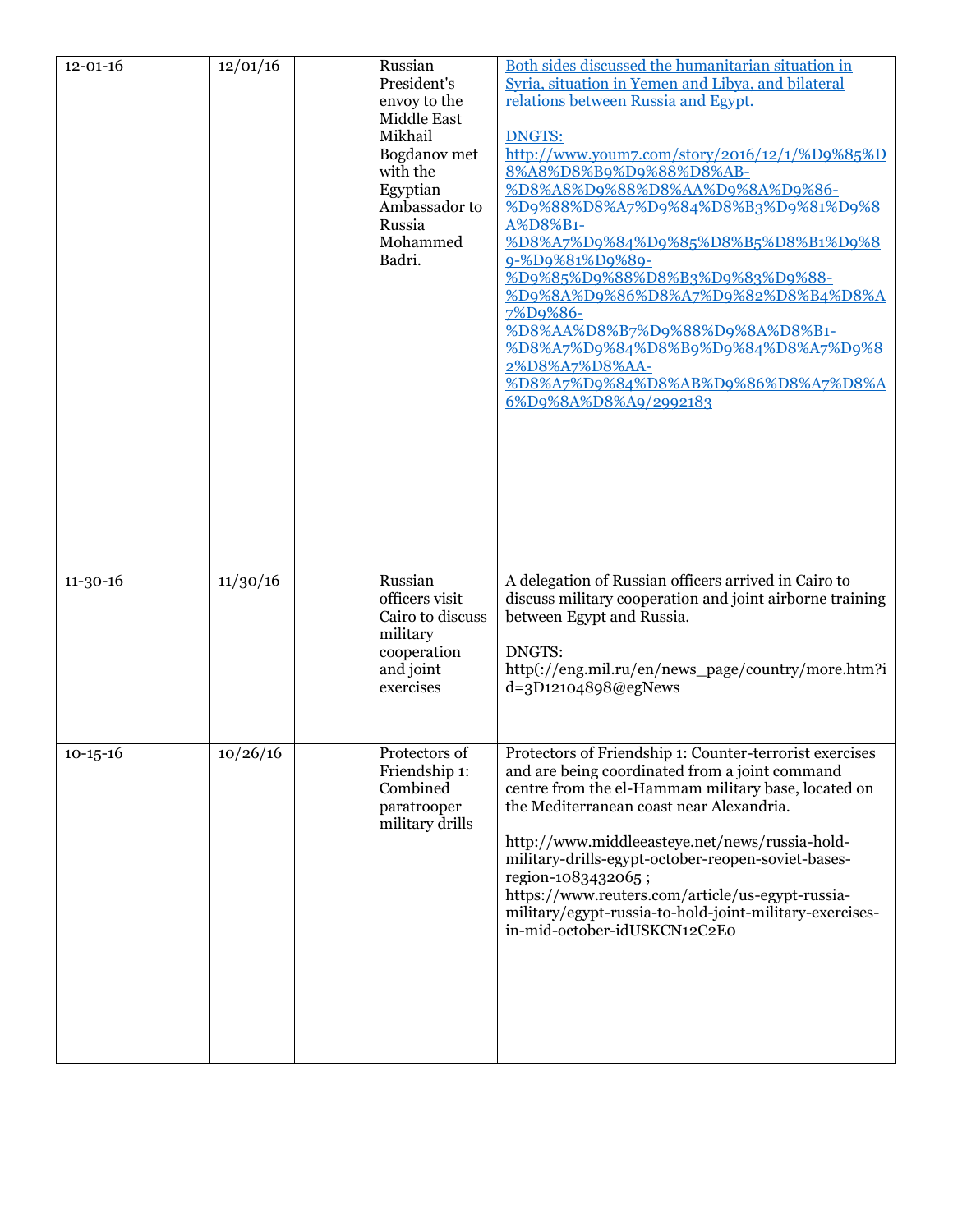| $10 - 08 - 16$ |                   | 10/08/16                                                  |                                          | <b>Egypt</b> votes<br>against its allies<br>and in favor of<br>Russia on Syria<br>resolution in<br><b>UN</b> | Egypt voted against its traditional allies and in favor of<br>a Russian resolution in the UN Security Council<br>concerning Syria in October 2016.<br>https://www.independent.co.uk/news/world/europe/r<br>ussia-vetoes-un-resolution-to-end-bombing-in-aleppo-<br>dividing-security-council-a7352301.html                                                                                                                                                                 |
|----------------|-------------------|-----------------------------------------------------------|------------------------------------------|--------------------------------------------------------------------------------------------------------------|----------------------------------------------------------------------------------------------------------------------------------------------------------------------------------------------------------------------------------------------------------------------------------------------------------------------------------------------------------------------------------------------------------------------------------------------------------------------------|
| 09-05-16       |                   | 09/05/16                                                  |                                          | 3rd Russian-<br>Egyptian<br>commission<br>meeting                                                            | The Russian Defense Minister and the Egyptian<br>Defense Minister held the third session of the joint<br>Russian-Egyptian commission for military and<br>technical cooperation.<br>DNGTS:<br>http(://eng.mil.ru/en/news_page/country/more.htm?i<br>d=12094751@egNews;<br>http(://english.ahram.org.eg/NewsContent/1/64/2423<br>38/Egypt/Politics-/Egypts-defence-minister-heads-to-<br>Russia-for-milita.aspx                                                              |
| 09-05-16       | $09 - 05 -$<br>16 | Sisi and<br>Putin<br>talk at<br>G <sub>20</sub><br>Summit | Both leaders met in<br>of the G20 summit | Hangzhou on the sideline                                                                                     | Hangzhou, China                                                                                                                                                                                                                                                                                                                                                                                                                                                            |
| $07 - 20 - 16$ |                   | 07/20/16                                                  |                                          | Russia pushes<br>for Russian<br>security in<br>Egyptian<br>airports                                          | Egypt's Ministry of Civil Aviation said Russian<br>technical experts would soon assess Egyptian airport<br>security measures as part of the process of resuming<br>Russian flights to Egypt.<br>http://www.dailynewsegypt.com/2016/07/20/egypt-<br>invites-russia-assess-airport-security-resumption-<br>flights/,<br>https://www.theguardian.com/world/live/2015/nov/0<br>6/tourists-return-from-egypt-amid-reports-bomb-in-<br>hold-downed-russian-airliner-live-updates |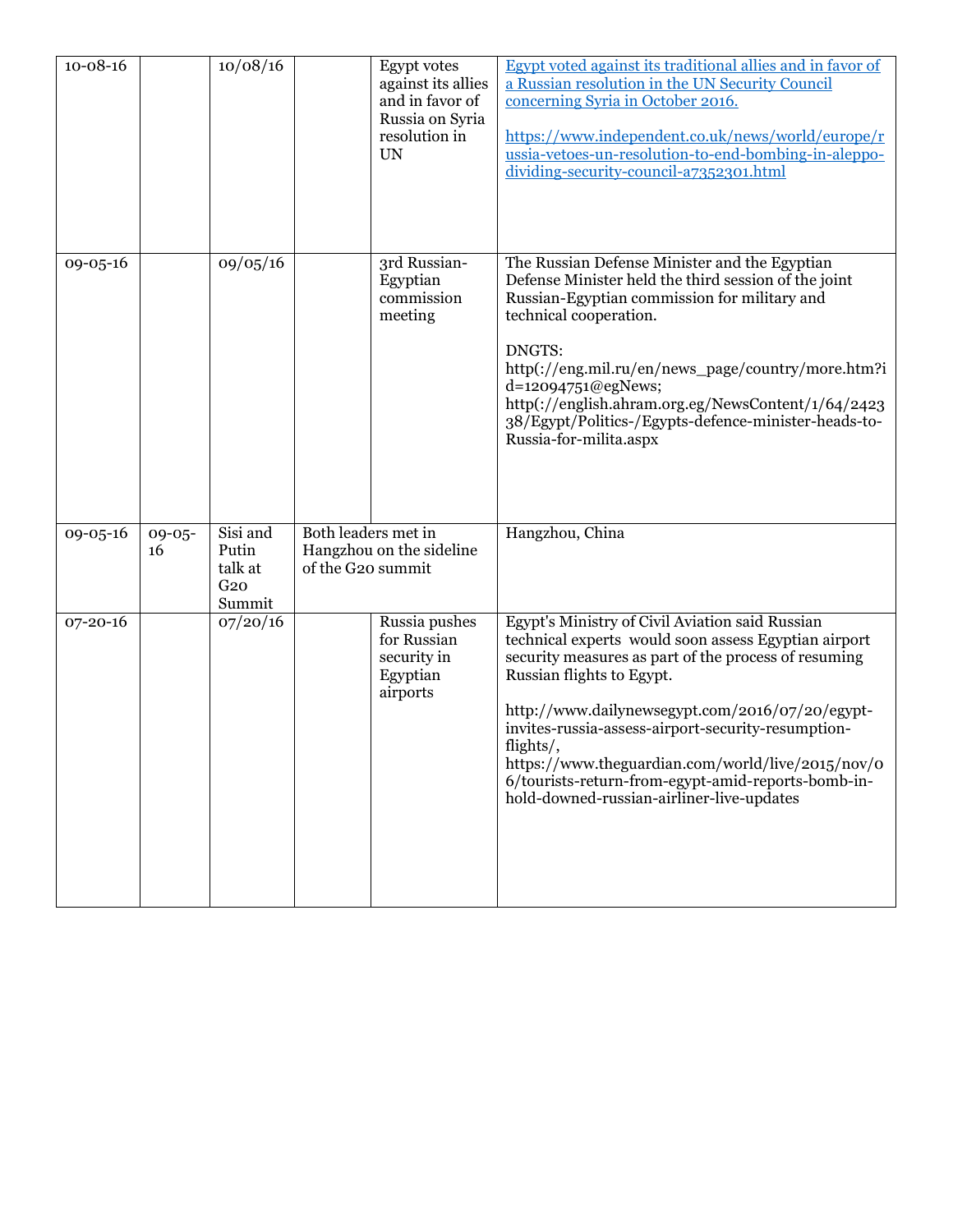| 05-20-16   | 05/20/16 | Russia extends<br>\$25-billion<br>loan to Egypt to<br>finance<br>construction                                          | Russia has extended Egypt a \$25-billion loan to<br>finance the construction of the country's first nuclear<br>power plant.<br>http://www.world-nuclear-news.org/NN-Egypt-<br>Russia-complete-Dabaa-plant-talks-07081701.html<br>https://constructionreviewonline.com/2016/05/russia<br>-extends-25b-loan-for-construction-of-egypts-nuclear-<br>power-plant/;<br>http://www.presstv.ir/Detail/2016/05/20/466502/Eg<br>ypt-Sisi-Russia-loan-nuclear-power-plant;<br>https://www.reuters.com/article/us-egypt-russia-<br>nuclear/russia-to-lend-egypt-25-billion-to-build-<br>nuclear-power-plant-idUSKCNoYA1G5                                                                                                                                                                          |
|------------|----------|------------------------------------------------------------------------------------------------------------------------|-----------------------------------------------------------------------------------------------------------------------------------------------------------------------------------------------------------------------------------------------------------------------------------------------------------------------------------------------------------------------------------------------------------------------------------------------------------------------------------------------------------------------------------------------------------------------------------------------------------------------------------------------------------------------------------------------------------------------------------------------------------------------------------------|
| 03-16-16   | 03/16/16 | Russia talks<br>about boosting<br>economic<br>cooperation<br>with Egypt,<br>emphasizes the<br>Russian<br>Economic Zone | Russian Foreign Minister Lavrov and Egyptian Foreign<br>Minister Shoukry agreed to accelerate the process of<br>restoring direct Russian flights to Egypt and boosting<br>Egyptian-Russian economic cooperation with Russian<br>State Duma speaker Sergey Naryshkin, including the<br>planned Russian industrial zone at the entryway to the<br>Suez Canal at Port Said.<br>http://www.dw.com/en/russia-mulls-resuming-direct-<br>flights-to-egypt/a-19120825,<br>http://www.usnews.com/news/world/articles/2016-<br>03-16/russia-says-air-link-with-egypt-will-be-restored-<br>soon, DNGTS: http://tass.ru/en/politics/862716',<br>'https://www.rt.com/business/330877-russia-egypt-<br>free-trade, http://rg.ru/2016/02/02/v-egipte-<br>sozdadut-rossijskuiu-promyshlennuiu-zonu.html |
| $2-Jan-16$ | 01/02/16 | Russia and<br>Egypt sign an<br>MOU to<br>establish a<br>Russian<br>industrial zone                                     | Russia and Egypt signed a memorandum of<br>understanding on their intent to establish a Russian<br>industrial zone on the eastern side of Port Said.<br>DNGTS: http(://tass.com/economy/1005769                                                                                                                                                                                                                                                                                                                                                                                                                                                                                                                                                                                         |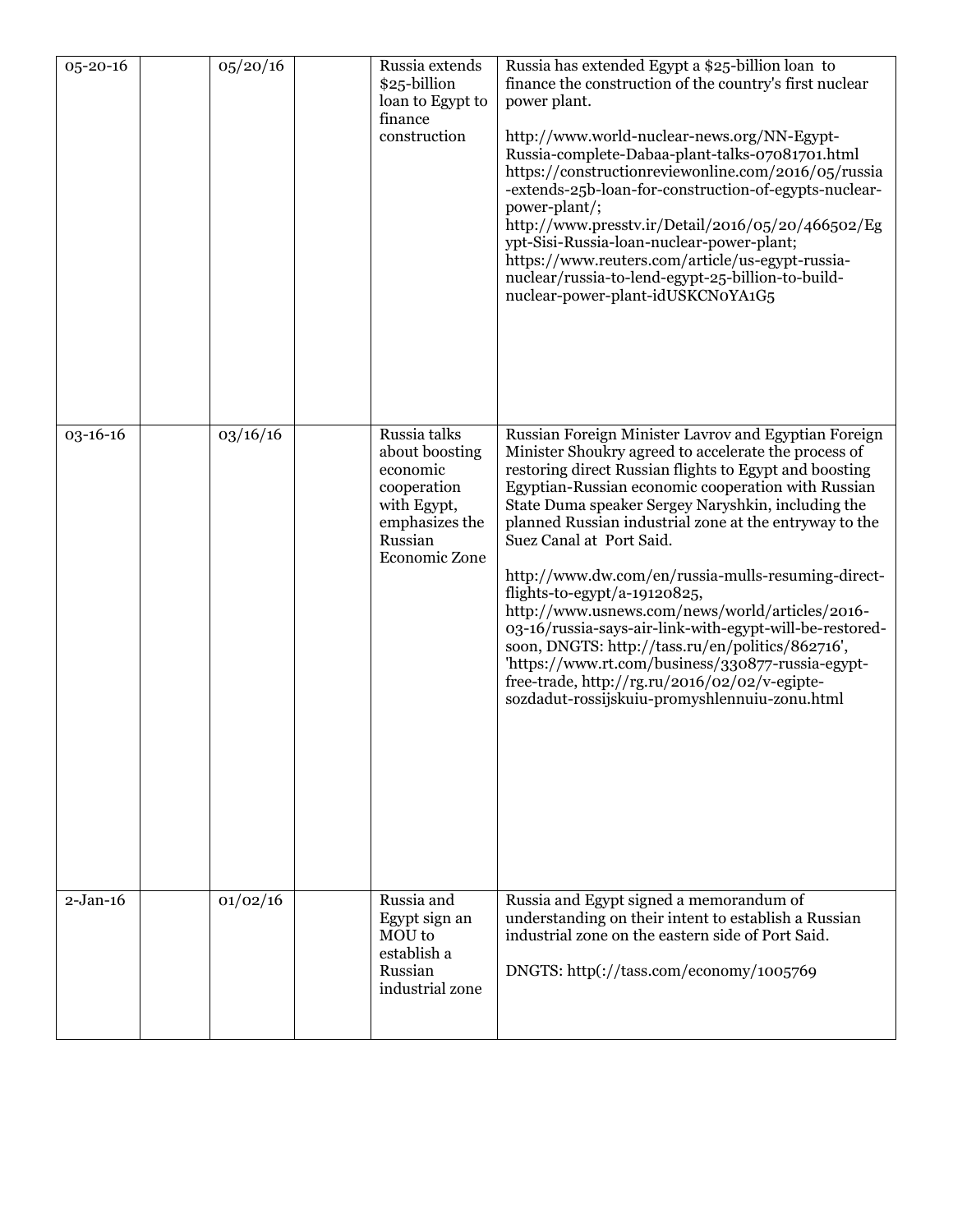| $2$ -Dec-15    |                   | 12/02/15                                                          | Russia<br>considers<br>resuming<br>flights                              | Russian Transport Minister Maxim Sokolov announced<br>that Russia is considering resuming air traffic to Egypt<br>before the end of the year.<br>http://www.dailynewsegypt.com/2015/12/03/russia-<br>ready-for-discussions-over-lifting-flight-ban-to-egypt/                                                                               |
|----------------|-------------------|-------------------------------------------------------------------|-------------------------------------------------------------------------|--------------------------------------------------------------------------------------------------------------------------------------------------------------------------------------------------------------------------------------------------------------------------------------------------------------------------------------------|
| $12 - 02 - 15$ | $12 - 02 -$<br>15 | Russia is<br>consideri<br>ng<br>resuming<br>flights               |                                                                         | Russian Transport Minister Maxim Sokolov announced that Russia is considering<br>resuming air traffic to Egypt before the end of the year.                                                                                                                                                                                                 |
| 24-Nov-<br>15  |                   | 11/24/15                                                          | 2nd Russian-<br>Egyptian<br>commission<br>meeting                       | The Russian Defense Minister Shoigu participated in<br>the second meeting of the joint Russian-Egyptian<br>commission on military and technical cooperation in<br>Cairo.<br>DNGTS:<br>http(://eng.mil.ru/en/news_page/country/more.htm?i<br>d=12066648@egNews;<br>https(://function.mil.ru/news_page/world/more.htm?<br>id=12066648@egNews |
| 19-Nov-<br>15  |                   | 11/19/15                                                          | Russia and<br>Egypt finalize<br>deal to build<br>nuclear power<br>plant | The Russian state-owned nuclear power company<br>Rosatom announced it is finalizing a deal to build<br>Egypt's first nuclear power plant.<br>https://www.reuters.com/article/us-nuclear-russia-<br>egypt-idUSKCN0T81YY20151119; http://www.world-<br>nuclear.org/information-library/country-<br>profiles/countries-a-f/egypt.aspx         |
| 10-Nov-<br>15  |                   | 11/10/15                                                          | Russia says<br>flight ban will<br>continue for<br>months                | Vladimir Putin's Chief of Staff announced the ban on<br>flights between Russia and Egypt will continue for<br>months.<br>http://www.foxnews.com/world/2015/11/10/russia-<br>ban-on-flights-to-egypt-after-deadly-crash-will-last-<br>months-official                                                                                       |
| $11 - 10 - 15$ | $11 - 10 -$<br>15 | Russia<br>says<br>flight ban<br>will<br>continue<br>for<br>months | Egypt will continue for months                                          | Vladimir Putin's Chief o Staff announced the ban on flights between Russia and                                                                                                                                                                                                                                                             |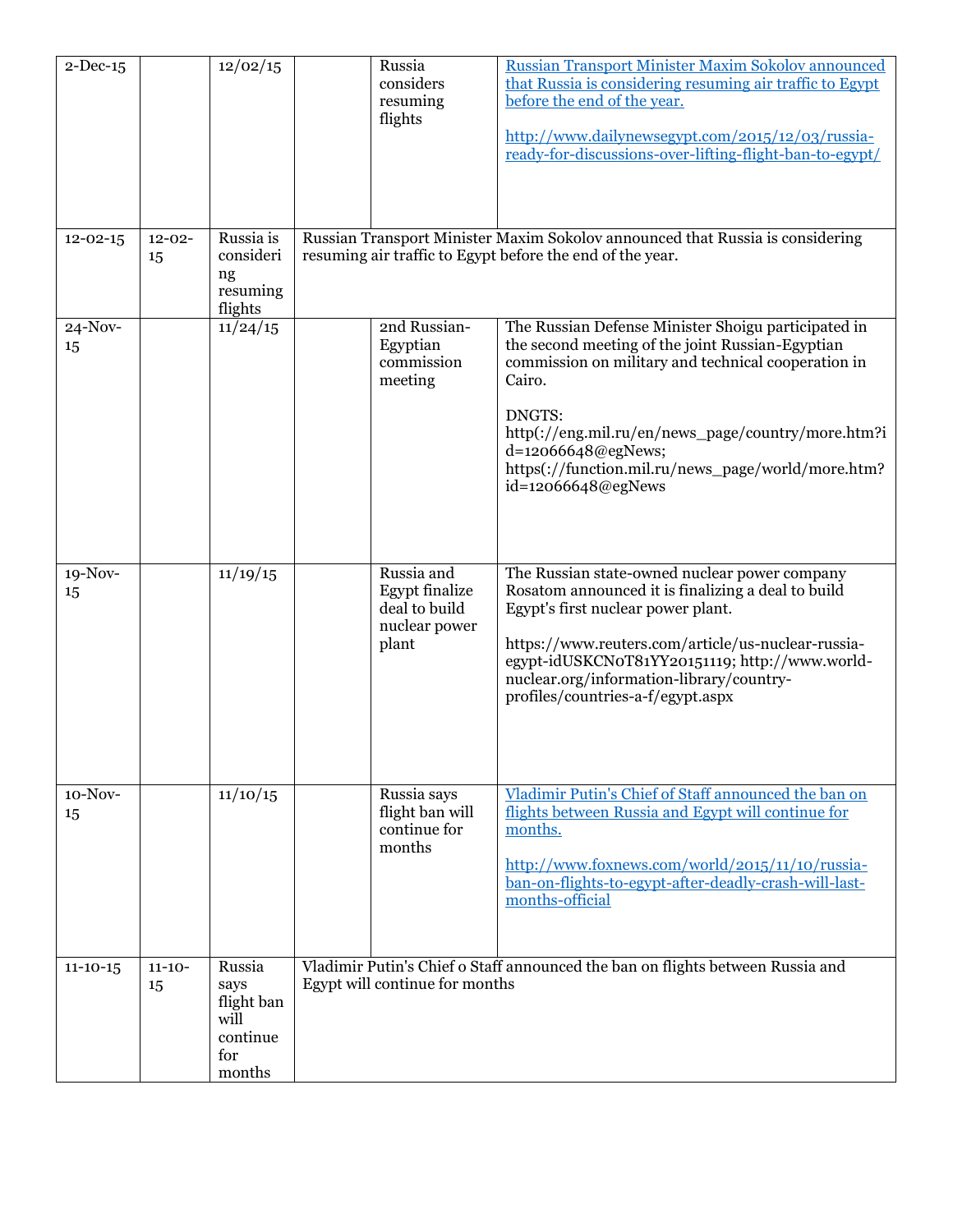| $9-Nov-15$     |                   | 11/09/15                                                                       |                              | Russia<br>negotiating the<br>sale of its new<br>electronic<br>countermeasur<br>e system with<br>Egypt | The deputy director of a Russian state manufacturer of<br>electronic warfare equipment reported that Russia was<br>negotiating the sale of its new electronic<br>countermeasure system.<br><b>DNGTS:</b><br>http(://english.ahram.org.eg/News/164099.aspx,<br>http(://ria.ru/defense_safety/20151112/1319443801.ht<br>ml, http://www.rg.ru/2015/11/02/prezident-site-<br>anons.html,<br>http(://ria.ru/defense_safety/20151112/1319137686.ht<br>ml |
|----------------|-------------------|--------------------------------------------------------------------------------|------------------------------|-------------------------------------------------------------------------------------------------------|----------------------------------------------------------------------------------------------------------------------------------------------------------------------------------------------------------------------------------------------------------------------------------------------------------------------------------------------------------------------------------------------------------------------------------------------------|
| $6-Nov-15$     |                   | 11/06/15                                                                       |                              | Russia<br>suspends<br>flights to Egypt                                                                | https://www.bbc.com/news/world-europe-34743216                                                                                                                                                                                                                                                                                                                                                                                                     |
| $11 - 06 - 15$ | $11 - 06 -$<br>15 | Russia<br>suspends<br>flights to<br>Egypt                                      |                              |                                                                                                       | Russia announces a halt in commercial flights between both countries following the<br>downing of flight 9268 over the Sinai Peninsula on 31 OCT.                                                                                                                                                                                                                                                                                                   |
| 31-Oct-15      |                   | 10/31/15                                                                       |                              | Russian plane<br>downed over<br>Sinai                                                                 | https://www.nytimes.com/2015/11/01/world/middlee<br>ast/russian-plane-crashes-in-egypt-sinai-<br>peninsula.html                                                                                                                                                                                                                                                                                                                                    |
| $10 - 31 - 15$ | $10 - 31 -$<br>15 | Russia's<br>plane<br>downed<br>over<br>Sinai                                   | Moscow.                      |                                                                                                       | Russian Metrojet flight 9268 crashes over the Sinai Peninsula en route from Cairo to                                                                                                                                                                                                                                                                                                                                                               |
| $08 - 26 - 15$ | $08 - 26 -$<br>15 | Sisi and<br>Putin<br>meet in<br>Moscow                                         | Sisi's state visit to Russia |                                                                                                       | Moscow, Russia                                                                                                                                                                                                                                                                                                                                                                                                                                     |
| 06-06-15       |                   | 06/14/15                                                                       |                              | First combined<br>naval exercise<br>since the Soviet<br>era                                           | Russia and Egypt held their first joint naval exercise,<br>called "Bridge of Friendship" since the Soviet era on 6-<br>14 JUN 2015.<br>https://uk.reuters.com/article/uk-russia-egypt-<br>navy/russia-and-egypt-hold-joint-naval-exercise-<br>idUKKBNoOMoQR20150606; DNGTS:<br>https(://sputniknews.com/military/201506061023031<br>027/                                                                                                           |
| 05-09-15       | $05 - 09 -$<br>15 | Sisi visits<br>Moscow<br>to take<br>part in<br><b>WWII</b><br>celebrati<br>ons | Sisi visits Moscow to take   | part in WWII celebrations                                                                             | Moscow, Russia                                                                                                                                                                                                                                                                                                                                                                                                                                     |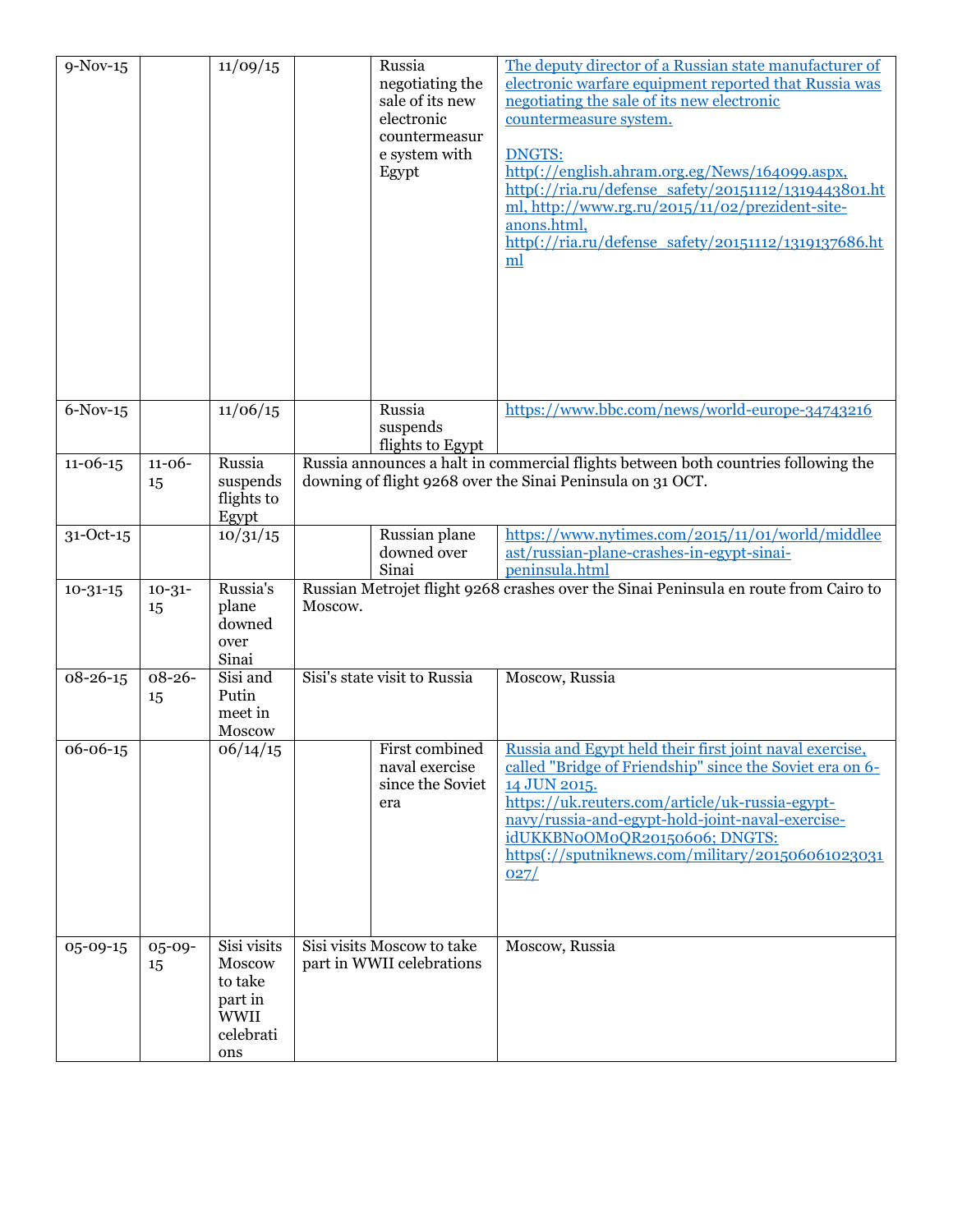| 03-31-15       |                   | 03/31/15                               |                                                                           | U.S. reinstates<br>military aid to<br>Egypt                                | The U.S. lifted its hold on the supply of military<br>equipment to Egypt which was frozen for nearly two<br>years.<br>https://www.reuters.com/article/us-usa-egypt-<br>military-idUSKBNoMR2GR20150401                                                                                                                                                                                                                                                                                                                                                                                                                                 |
|----------------|-------------------|----------------------------------------|---------------------------------------------------------------------------|----------------------------------------------------------------------------|---------------------------------------------------------------------------------------------------------------------------------------------------------------------------------------------------------------------------------------------------------------------------------------------------------------------------------------------------------------------------------------------------------------------------------------------------------------------------------------------------------------------------------------------------------------------------------------------------------------------------------------|
| 03-04-15       |                   | 03/04/15                               |                                                                           | 1st Russian-<br>Egyptian<br>commission<br>meeting                          | The Russian Defense Minister Sergei Shoigu and his<br>Egyptian counterpart Sobhi Ahmed held the first<br>session of the Joint Russian-Egyptian Commission on<br>military and technical cooperation in Moscow.<br>DNGTS:<br>http(://eng.mil.ru/en/news_page/country/more.htm?i<br>d=12009420@egNews                                                                                                                                                                                                                                                                                                                                    |
| $02 - 05 - 15$ | $02 - 05 -$<br>15 | Sisi and<br>Putin<br>meet in<br>Cairo  | Putin visits Sisi in Cairo to<br>discuss military<br>cooperation          |                                                                            | Cairo, Egypt                                                                                                                                                                                                                                                                                                                                                                                                                                                                                                                                                                                                                          |
| $01 - 08 - 15$ |                   | 01/08/15                               |                                                                           | <b>Egyptian Navy</b><br>receives<br>Molniya missile<br>boat from<br>Russia | Egypt received a Tarantul-class missile corvette<br>equipped with Moskit anti-ship missiles in August<br>2015.<br>https(://sputniknews.com/world/20160625104195390<br>9-russia-egypt-corvette/;<br>http://www.navyrecognition.com/index.php/news/def<br>ence-news/2016/august-2016-navy-naval-forces-<br>defense-industry-technology-maritime-security-global-<br>news/4261-egypt-officially-inducted-russian-built-<br>project-1241-missile-corvette.html;<br>http://www.defenceweb.co.za/index.php?option=com<br>_content&view=article&id=40334:egypt-receives-<br>molniya-missile-corvette-from-<br>russia&catid=51:Sea&Itemid=106 |
| 09-17-14       |                   | 09/17/14                               |                                                                           | Russia and<br>Egypt reach a<br>major weapons<br>deal                       | Russia and Egypt reached a preliminary deal for Egypt<br>to buy arms worth \$3.5 billion from Russia<br>https://www.reuters.com/article/us-russia-egypt-<br>arms-idUSKBNoHC19T20140917                                                                                                                                                                                                                                                                                                                                                                                                                                                |
| $08-12-14$     | $08-12-$<br>14    | Sisi and<br>Putin<br>meet in<br>Moscow | Sisi and Putin meet in<br>Moscow to discuss military<br>sales             |                                                                            | Moscow, Russia                                                                                                                                                                                                                                                                                                                                                                                                                                                                                                                                                                                                                        |
| $02 - 12 - 14$ | $02 - 12 -$<br>14 | Sisi visits<br>Moscow                  | Defense Minister Sisi visits<br>Moscow to meet<br>with Lavrov and discuss |                                                                            | Moscow, Russia                                                                                                                                                                                                                                                                                                                                                                                                                                                                                                                                                                                                                        |